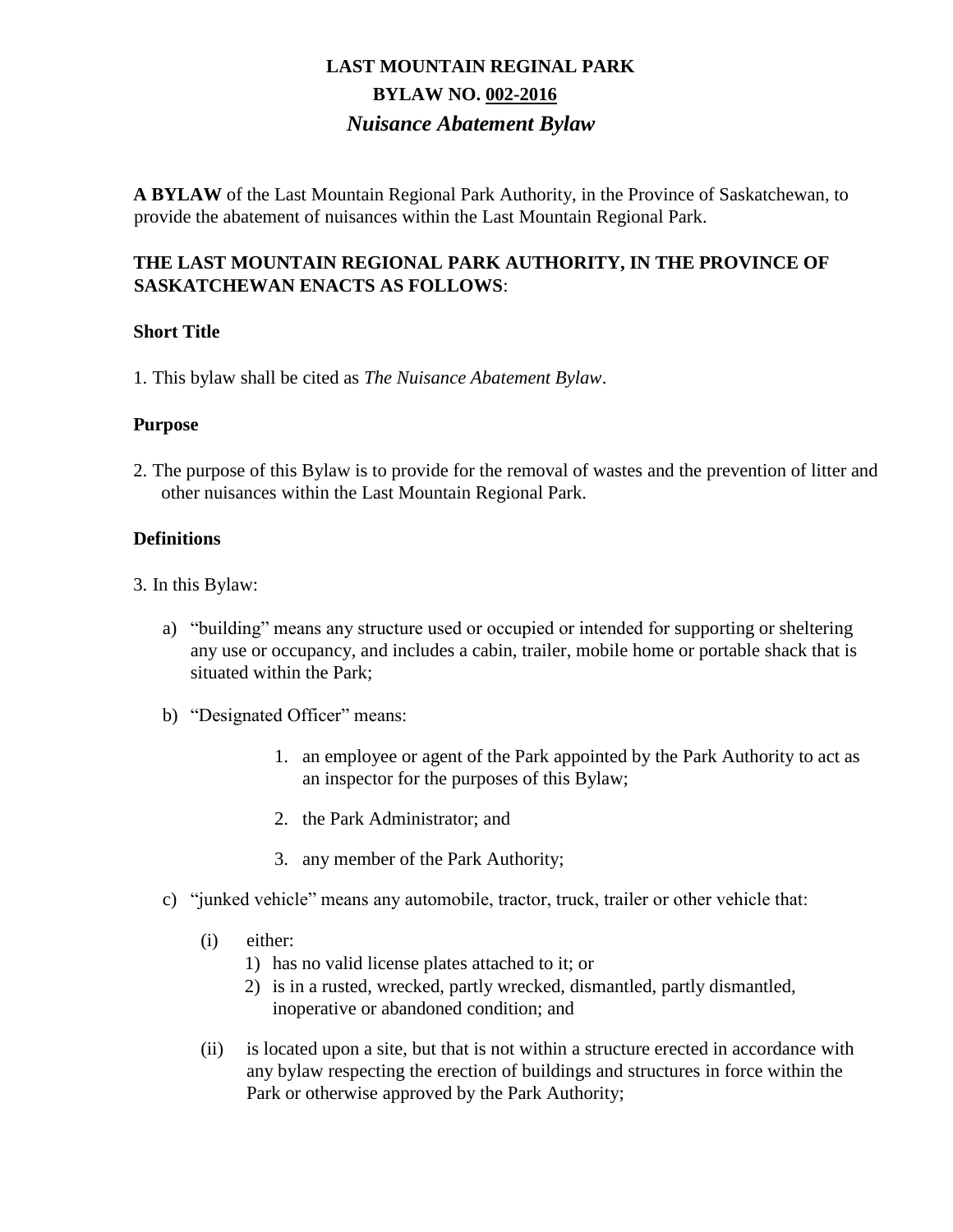- d) "lease" means a lease between any person and the Park Authority for the use and occupation of an area of Park land as specified within the lease;
- e) "leaseholder" means a person who holds a lease with the Park Authority and includes a person who holds a lease with respect to a cabin site and a person who holds a lease with respect to a permanent trailer site;
- f) "permit" means a permit issued by the Park Authority to a person for the use and occupation of an area of Park land specified within the permit;
- g) "permit holder" means a person who holds a permit from the Park Authority;
- h) "Park" means the Last Mountain Regional Park;
- i) "Park Authority" means the Last Mountain Regional Park Authority;
- j) "site" means any lot or campsite within the Park with respect to which a leaseholder or permit holder, as the case may be, holds a lease or permit;
- k) "structure" means anything erected or constructed, the use of which requires temporary or permanent location on, or support of, the soil, or attached to something having permanent location on the ground or soil; but not including pavements, curbs, walks or open air surfaced areas;
- l) "water vessel" includes a boat, canoe, raft or other amphibious craft.

#### **Responsibility**

- 4. Unless otherwise specified, all users of the Park shall be bound by and responsible for carrying out the provisions of this Bylaw.
- 5. Where this bylaw relates to a site, the leaseholder or permit holder, as applicable, shall be bound by and responsible for carrying out the provisions of this Bylaw.

### **Nuisances Prohibited Generally**

- 6. No person shall cause or permit a nuisance to occur within the Park.
- 7. No permit holder or leaseholder shall cause or permit a nuisance to occur within or upon that person's site.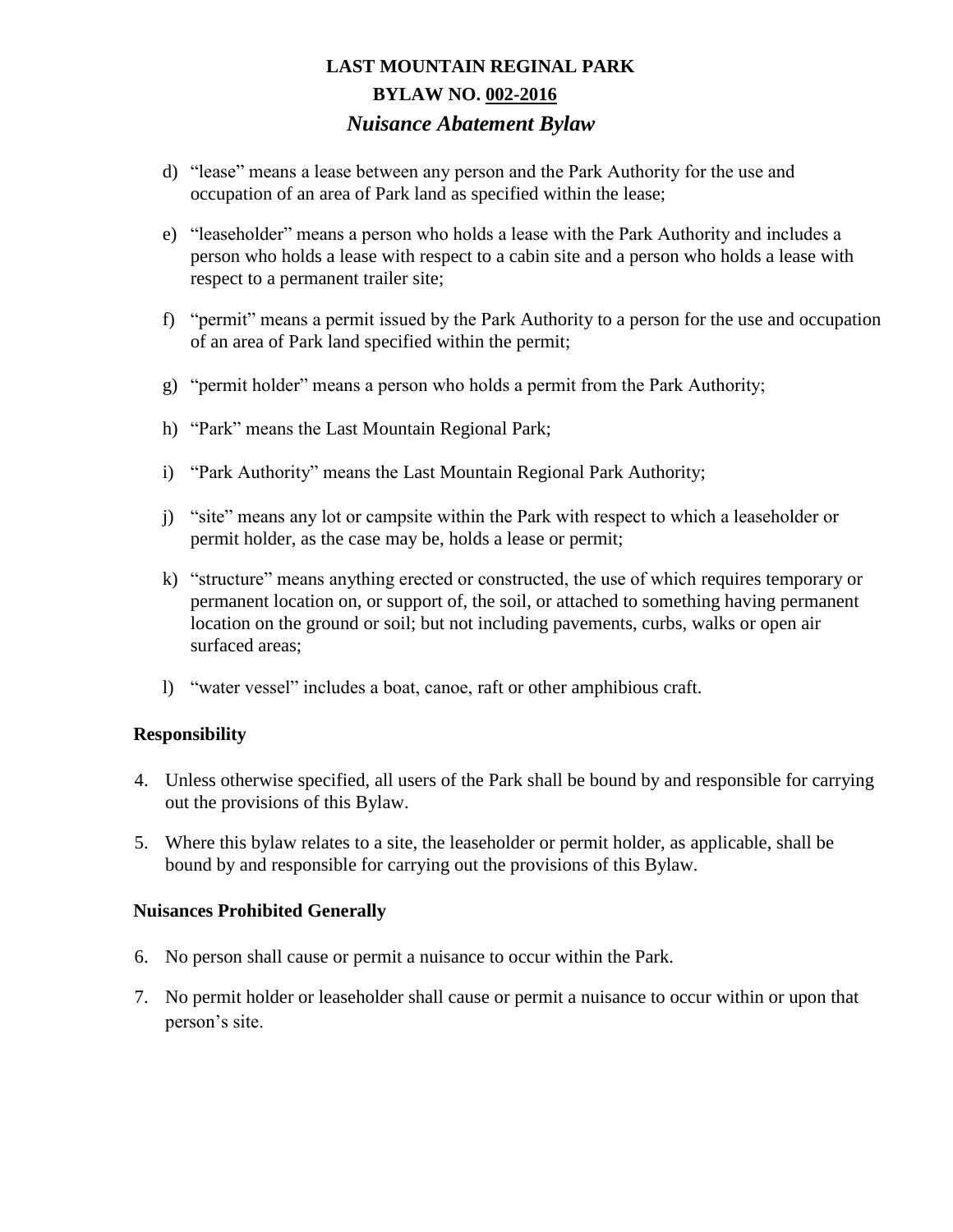### **Site Maintenance**

- 8. Notwithstanding the generality of Sections 6 and 7, every leaseholder or person who maintains a site, building or structure on Park land shall maintain the site, building or structure:
	- a. In a reasonable state of repair; and
	- b. In a clean and satisfactory state.
- 9. (1) All sites shall be maintained in accordance with the minimum standards prescribed in this section.
	- (2) Every occupant of a site shall:
		- a. Keep in clean and sanitary condition that part of the site which the occupant occupies or controls;
		- b. Maintain exits to the exterior of any building in a safe and unobstructed condition;
		- c. Dispose of garbage and refuse and keep the site free from rubbish and other debris which might constitute fire, health or safety hazards; and
		- d. Keep any supplied fixtures or facilities clean and sanitary and exercise reasonable care in their proper use and operation.
	- (3) On the expiration or cancellation of a permit or lease, or when a permit holder or leaseholder vacates a site, the permit holder or leaseholder shall ensure that:
		- a. the site is vacated by all persons occupying the site under the permit or lease;
		- b. all shelters, equipment and other possessions belonging to the persons mentioned in sub clause (a) are removed; and
		- c. all liquid and solid wastes created by the persons mentioned in sub clause (a) are moved and disposed of in accordance with the guidelines of the Park.
- 10. Notwithstanding the generality of Sections 6 and 7, no person shall cause or permit on any site:
	- a. An infestation of rodents, vermin or insects;
	- b. Any dead or hazardous trees;
	- c. Any sharp or dangerous objects;
	- d. Garbage and junk;
	- e. Dismantled machinery; or
	- f. Holes and excavations that could cause an accident.
- 11. Notwithstanding the generality of Sections 6 and 7, no person shall cause or permit any site, building or structure to become untidy and unsightly due to graffiti or the accumulation of new or used lumber, cardboard, paper, newspaper, appliances, tires, cans, barrels, scrap metal or other waste materials or junk.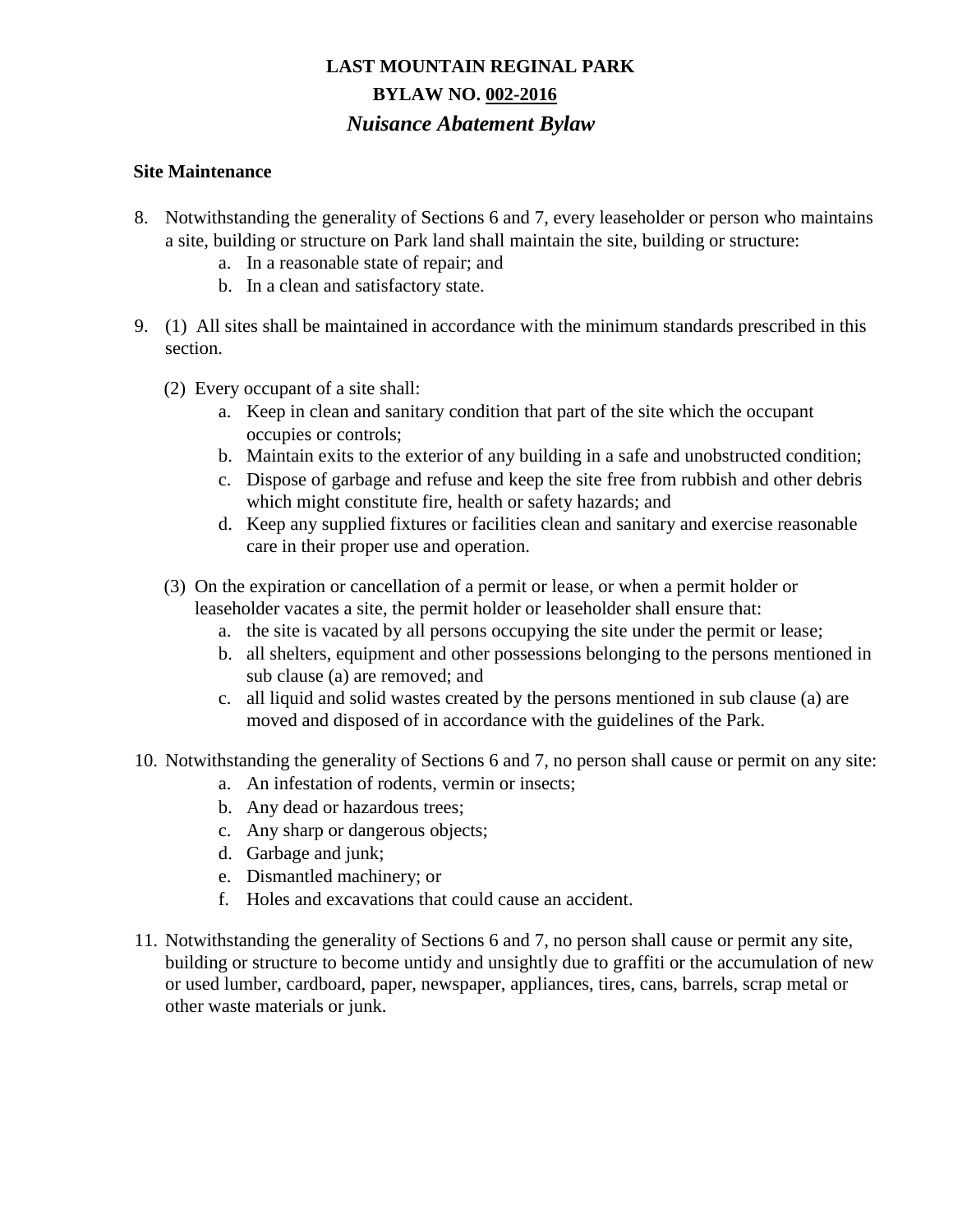### **Junked Vehicles**

12. Notwithstanding the generality of Sections 6 and 7, no person shall cause or permit any junked vehicle to be kept on any site occupied by that person.

### **Overgrown Grass and Weeds**

- 13. (1) Notwithstanding the generality of Sections 6 and 7, no leaseholder shall cause or permit the site to be overgrown with grass or weeds.
	- (2) For the purpose of this section, "overgrown" means in excess of 0.20 meters in height.

(3) This section shall not apply to any growth which forms part of a natural garden that has been deliberately planted to produce ground cover, including one or more species of wildflowers, shrubs, perennials, grasses or combinations of them, whether native or non-native, consistent with a managed and natural landscape other than regularly mown grass.

#### **Open Excavations**

14. Notwithstanding the generality of Sections 6 and 7, no person shall cause or permit any basement, excavation, drain, ditch, watercourse, pond, surface water, swimming pool or other structure to exist in or on any site or in or about any building or structure which is dangerous to the public safety or health.

#### **Outdoor Storage of Materials**

15. (1) Any building materials, lumber, scrap metal, boxes or similar items stored on a site shall be neatly stacked in piles and elevated off the ground so as not to constitute a nuisance or harborage for rodents, vermin and insects.

(2) Materials referred to in subsection 15(1) shall be elevated at least 0.15 meters off the ground and shall be stacked at least 3.0 meters from the exterior walls of any building and at least 1.0 meter from the site boundary.

#### **Excessive Noise and Offensive Behavior**

- 16. No person within the Park shall create or cause, or allow to be created or caused any loud or unnecessary noise.
- 17. "Noise" as referred to in section 16 includes:
	- a) a noise from a vehicle, a part of a vehicle or anything or substance that the vehicle or part of the vehicle comes into contact with;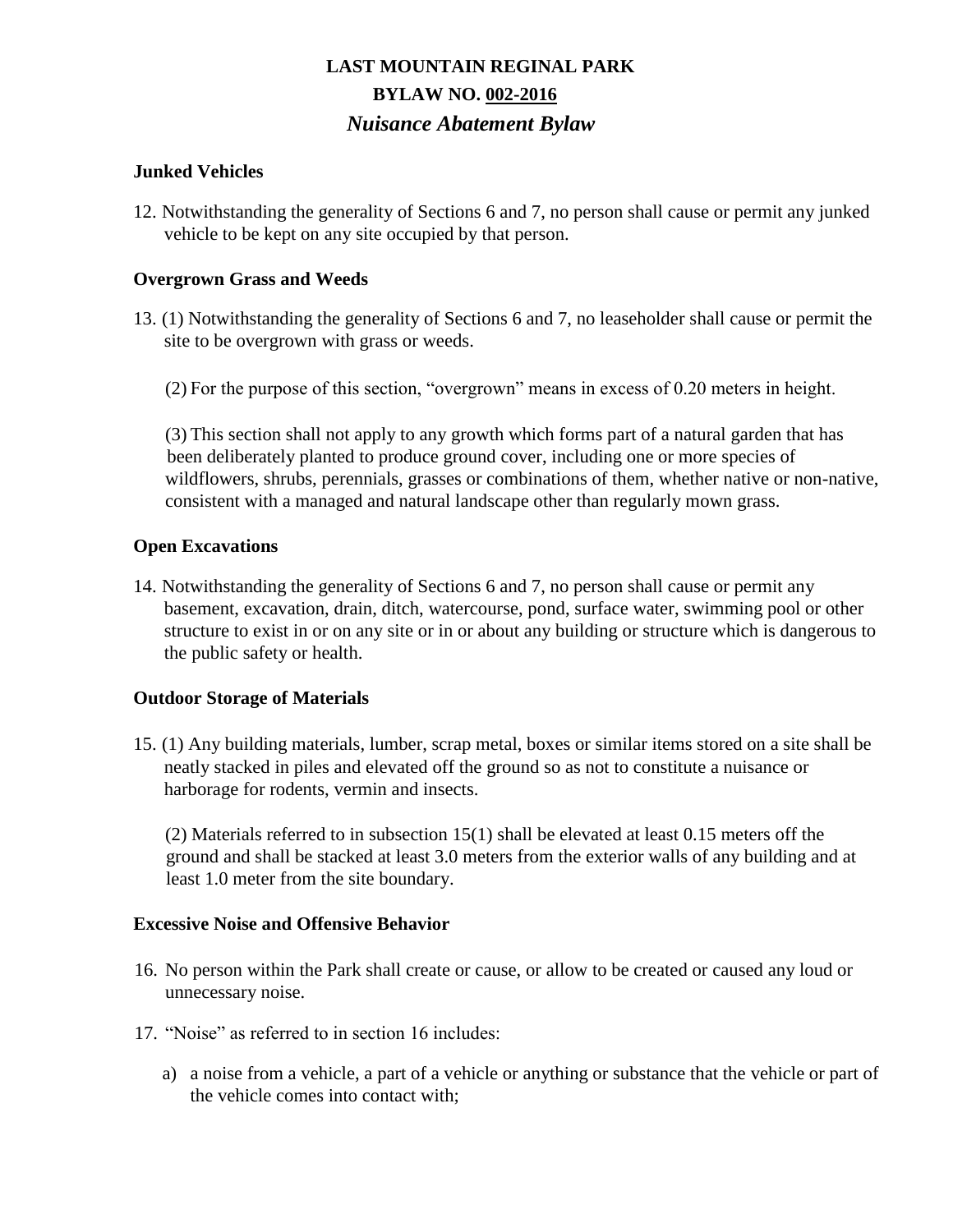- b) a noise, including barking or howling, from a domestic animal, over which a person has custody or control.
- 18. No person shall:
	- a) Annoy, be or cause or a nuisance to, or disturb any other person within the Park without lawful cause; or
	- b) Interfere with the rights of other persons to quiet and peaceful enjoyment of the Park.
- 19. Without limiting the generality of section 18, no person shall cause a disturbance to others or hinder Park employees in the performance of their duties by:
	- a) Fighting;
	- b) Swearing or using obscene language; or
	- c) Impeding or molesting other persons.

#### **Removal of Vehicles, Water Vessels and Ice Fishing Shacks**

- 20. A Designated Officer may cause to be removed and stored in a suitable place, at the expense of the owner:
	- a) Any vehicle parked or left on Park land (excluding a site) in contravention of the rules and regulations of the Park;
	- b) Any vehicle, water vessel or ice fishing shack that is in a rusted, wrecked, partly wrecked, dismantled or partly dismantled condition and that has apparently been abandoned within Park land.
- 21. The Designated Officer may cause a vehicle, water vessel or ice fishing shack that is removed and stored pursuant to section 20 to be released to the owner of the vehicle, water vessel or ice fishing shack if the owner:
	- a) Presents information satisfactory to the Designated Officer proving that he or she is the owner;
	- b) Pays the costs incurred by the Park Authority to remove and store the vehicle or water vessel; and
	- c) In the case of a vehicle, water vessel or ice fishing shack removed and stored pursuant to subsection 20(b), satisfies the Designated Officer that the vehicle or water vessel will not again be abandoned or be a nuisance on Park land.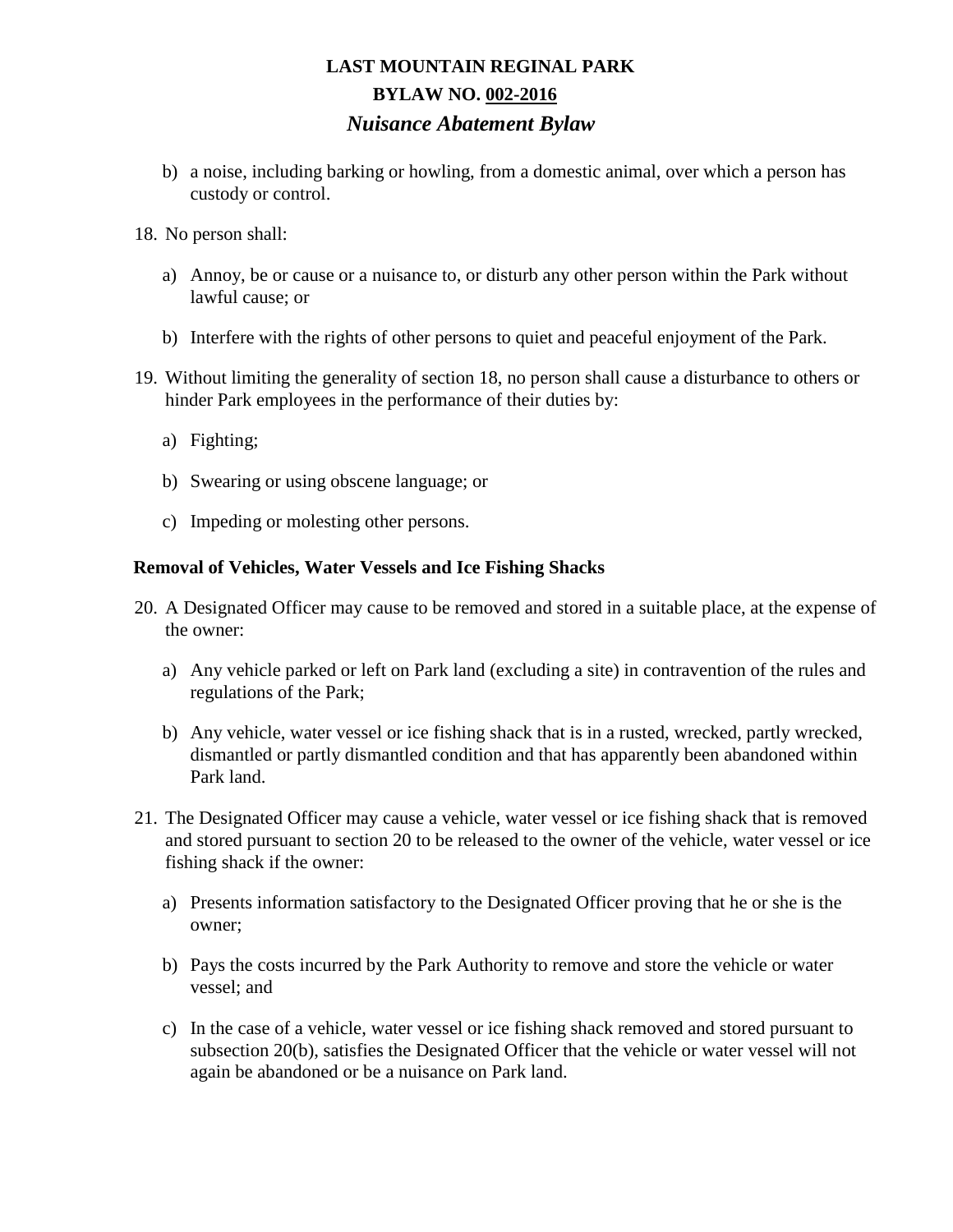- 22. If a vehicle, water vessel or ice fishing shack that is removed and stored pursuant to section 20 is not claimed by the owner in accordance with section 21 within 90 days, the Designated Officer may dispose of the vehicle or water vessel in any manner that the Designated Officer considers appropriate.
- 23. The costs of removing, storing and disposing of a vehicle, water vessel and ice fishing shack pursuant to sections 20-22 are a debt due to the Park Authority by the owner of the vehicle, water vessel or ice fishing shack.

### **Litter and Pollution**

- 24. No person shall leave or dispose of any glass, bottles, cans, cartons, bags, garbage, paper, dirt, gravel, tree limbs or similar refuse on Park land except in a place or receptacle provided by the Park for the purpose.
- 25. No person shall pollute, contaminate or cause injury to waters in or adjacent to Park land.
- 26. No person shall fail to comply with any instruction posted on Park land by the Park Authority respecting disposal of garbage or ashes.

#### **Enforcement of Bylaw**

- 27. The administration and enforcement of this Bylaw is hereby delegated to the Park Authority and Park Manager for the Park.
- 28. The Park Administrator is hereby authorized to further delegate the administration and enforcement of this Bylaw to any other party deemed appropriate by the Administrator.
- 29. The inspection of property by the Park to determine if this Bylaw is being complied with is hereby authorized.
- 30. Where an inspection pursuant to this Bylaw involves a private dwelling, the inspection shall be carried out in accordance with Section 362 of *The Municipalities Act,* which shall be deemed to apply, *mutatis mutandi*, with any necessary modifications required by the context.
- 31. No person shall obstruct a Designated Officer who is authorized to conduct an inspection under this section, or a person who is assisting a Designated Officer.
- 32. A Designated Officer may evict from the Park any individual who is in non-compliance with any provision of this Bylaw and who fails to comply when requested to so by a Designated Officer.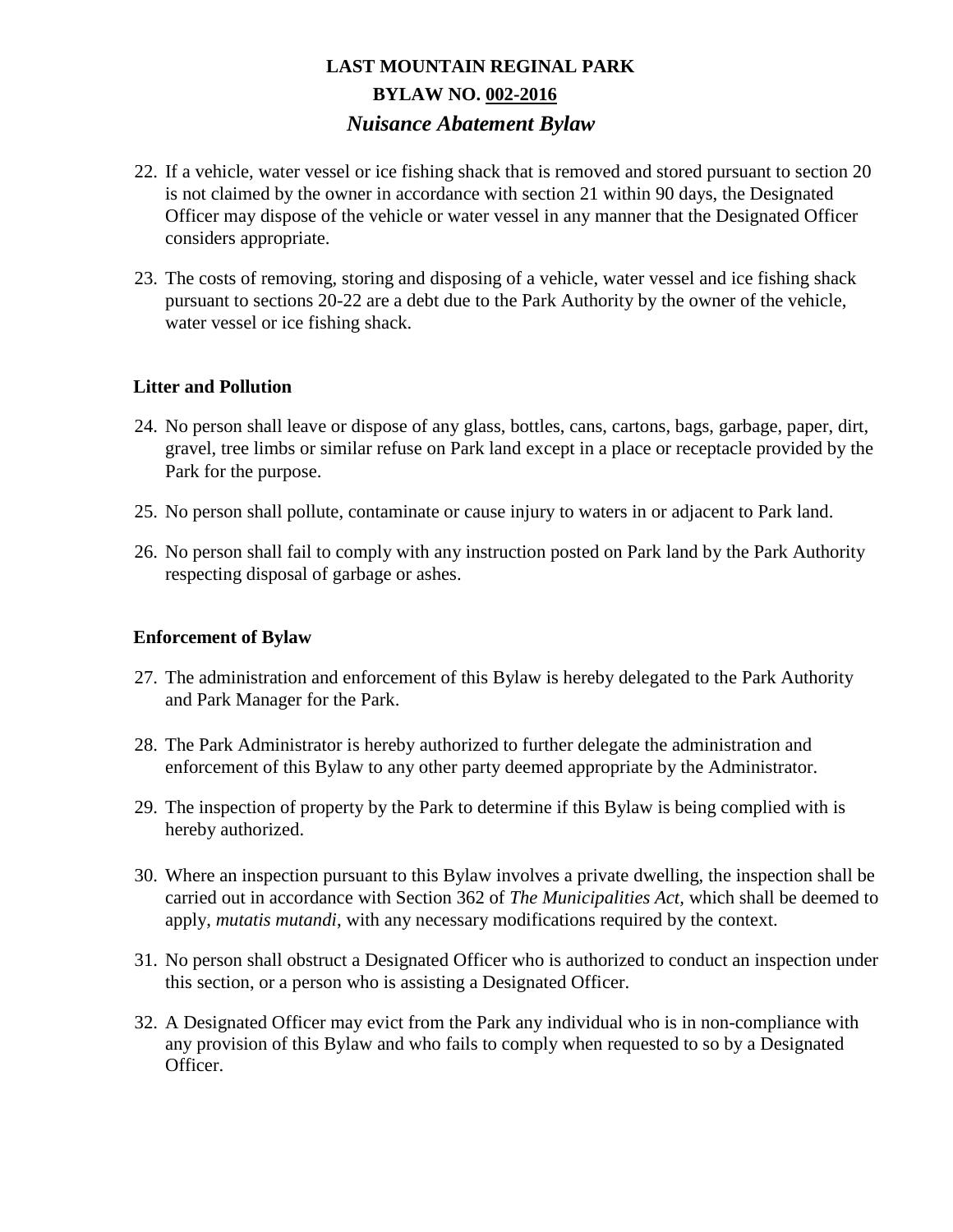- 33. If a Designated Officer finds that a person is contravening this Bylaw, the Designated Officer may, by written order, require the person to which the contravention relates to remedy the contravention. The order must:
	- a) Give notice to the person to whom the order is directed that an appeal is available;
	- b) Advise as to the body to which an appeal should be directed; and
	- c) Be served upon the person to whom the order is directed in one of the following manners:
		- i. Personally;
		- ii. By registered mail to the last known address of the person by served;
		- iii. By hand delivering a copy of the notice to the last known address of the person being serviced;
		- iv. By posting a copy of the notice at the site, building or structure or on a vehicle to which the order relates
- 34. An order pursuant to Section 33 may do all or any of the following:
	- a) direct a person to stop doing something, or to change the way in which the person is doing it;
	- b) direct a person to take any action or measures necessary to remedy the contravention of this Bylaw and, if necessary, to prevent a recurrence of the contravention, including:
		- i. removing or demolishing a structure that has been erected or placed in contravention of the bylaw; or
		- ii. requiring the person responsible for a site, building or structure to: eliminate a danger to public safety in the manner specified; remove or demolish a building or structure and level the site; fill in an excavation or hole and level the site; or improve the appearance of the site, building or structure in the manner specified
	- c) state a time within which the person must comply with the directions;
	- d) state that if the person does not comply with the directions within a specific time, the Park Authority may take the action or measure at the expense of the person.

### **Appeal of Order to Remedy**

35.A person may appeal an order made pursuant to Section 33 to the Park Authority. The process set out in Section 365 of *The Municipalities* Act shall apply to an appeal pursuant to this section, with such modification as the context requires. 36.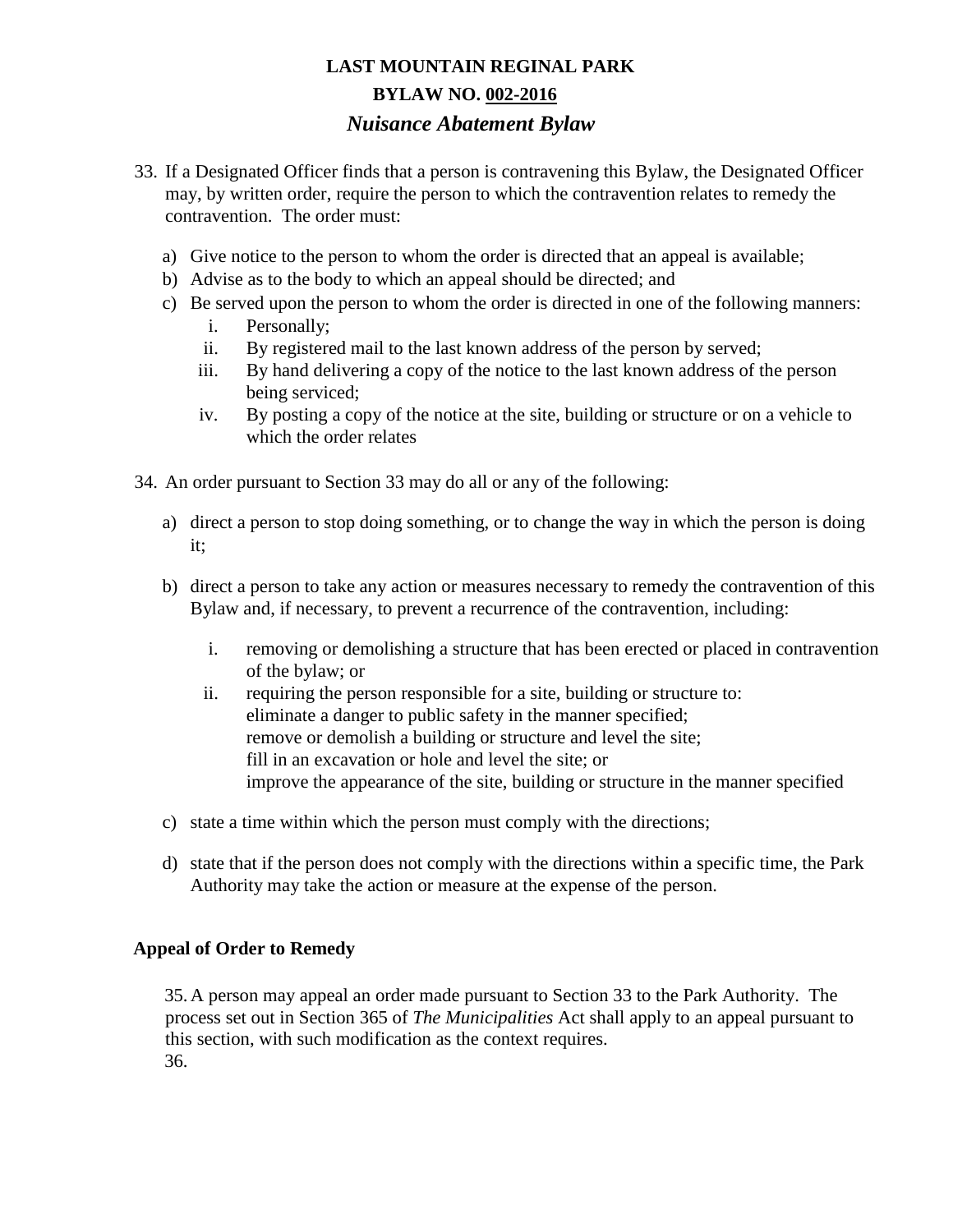### **Park Authority Remedying Contraventions**

- 36. The Park Authority may take whatever actions or measures are necessary to remedy a contravention of this Bylaw.
- 37. In an emergency, the Park Authority may take whatever actions or measures are necessary to eliminate the emergency*.*

### **Recovery of Unpaid Expenses and Costs**

38. Any unpaid expenses and costs incurred by the Park Authority in remedying a contravention are a debt due and owing by the person responsible for the contravention and may be recovered by civil action for debt in a court of competent jurisdiction.

### **Offences and Penalties**

- 39. No person shall:
	- a) Fail to comply with an order made pursuant to this Bylaw;
	- b) Obstruct or interfere with any Designated Officer or any other person acting under the authority of this Bylaw; or
	- c) Fail to comply with any other provisions of this Bylaw.
- 40. A Designated Officer who has reason to believe that a person has contravened any provision of this Bylaw may serve on that person a Notice of Violation, which Notice of Violation shall indicate that the Park Authority will accept voluntary payment in the sum of Two Hundred and Fifty Dollars (\$250.00) to be paid to the Park Authority within thirty (30) days.
- 41. Where the Park Authority receives voluntary payment of the amount prescribed under Section 40 within the time specified, the person receiving the Notice of Violation shall not be liable to prosecution for the alleged contravention.
- 42. Payment of any Notice of Violation does not exempt the person from enforcement of an order pursuant to Section 33 of this Bylaw.
- 43. Every person who contravenes any provision of Section 39 is guilty of an offense and liable on summary conviction:
	- a) In the case of an individual, to a fine of not more than \$10,000;
	- b) In the case of a corporation, to a fine of not more than \$25,000; and
	- c) In the case of a continuing offence, to a maximum daily fine of not more than \$2,500 per day.